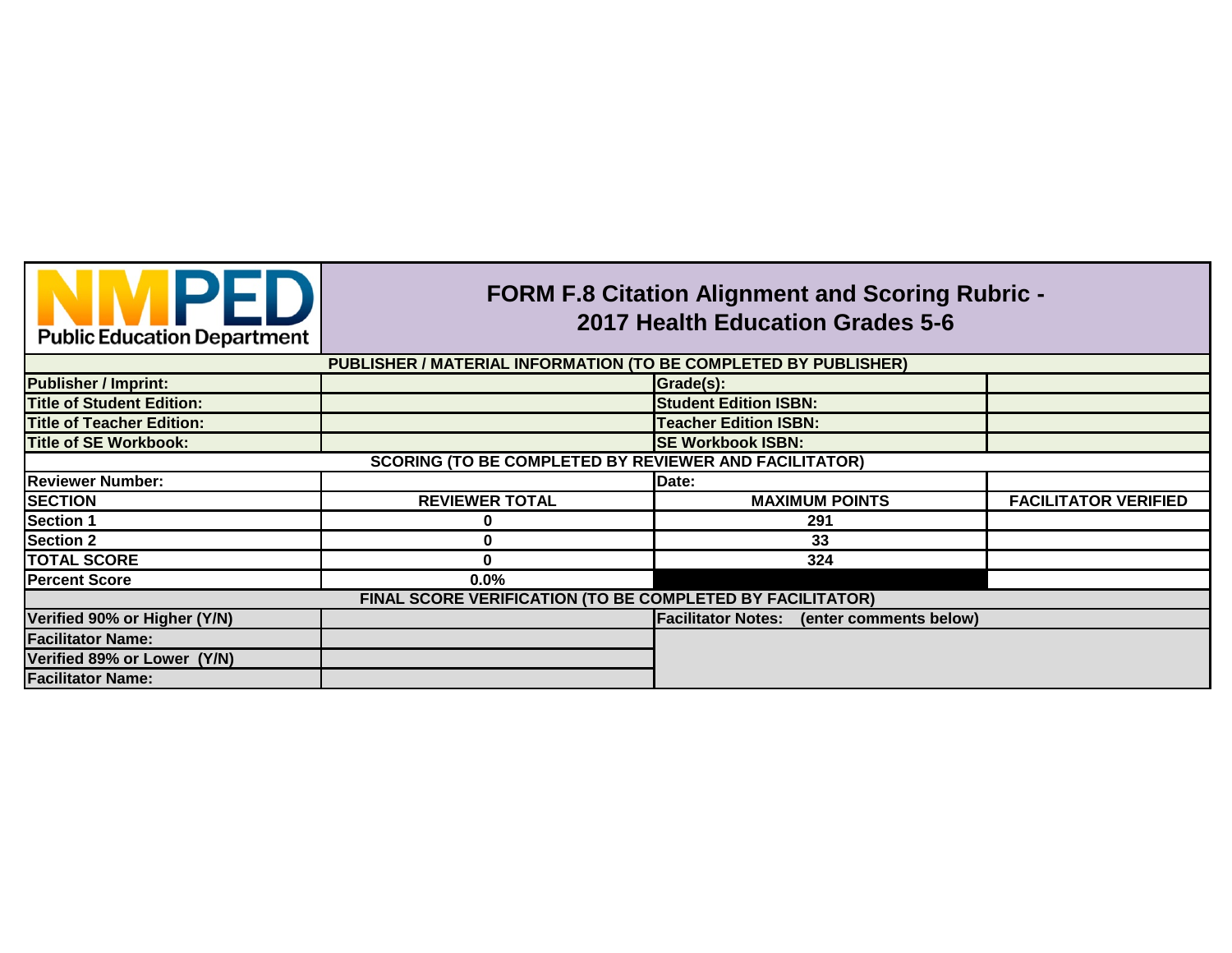|     | Criteria # SECTION 1: Content Standards, Benchmarks and Performance Standards                                                                                                                      |                     |                     |                     |                     |              |                          |
|-----|----------------------------------------------------------------------------------------------------------------------------------------------------------------------------------------------------|---------------------|---------------------|---------------------|---------------------|--------------|--------------------------|
|     | <b>Publisher Instructions:</b>                                                                                                                                                                     |                     |                     |                     |                     |              |                          |
|     | □ Section 1 criteria are scored as to whether the evidence demonstrates application of Bloom's Taxonomy at the higher levels.                                                                      |                     |                     |                     |                     |              |                          |
|     | $\Box$ For Section 1 you may enter four citations per criteria.<br>□ Citations for Section 1 will refer to the Student Edition, Teacher Edition, or Student Workbook                               |                     |                     |                     |                     |              |                          |
|     | Reviewer Instructions: Use the Student Edition, Teacher Edition, or Student Workbook to conduct this portion of the review.                                                                        |                     |                     |                     |                     |              |                          |
|     | $\Box$ Three (3) points: The citation demonstrates Bloom's Level 3.                                                                                                                                |                     |                     |                     |                     |              |                          |
|     | $\Box$ Two (2) points: The citation demonstrates Bloom's Level 2.                                                                                                                                  |                     |                     |                     |                     |              |                          |
|     | $\Box$ One (1) points: The citation demonstrates Bloom's Level 1.                                                                                                                                  |                     |                     |                     |                     |              |                          |
|     | $\square$ Zero (0) points: The citation does not meet Level 1, Level 2, or Level 3.                                                                                                                |                     |                     |                     |                     |              |                          |
|     | Content Standard 1: Students will comprehend concepts related to health                                                                                                                            | <b>1st Citation</b> | <b>2nd Citation</b> | <b>3rd Citation</b> | <b>4th Citation</b> | <b>SCORE</b> | <b>Reviewer Comments</b> |
|     | promotion and disease prevention. Students will:<br>5-8 Benchmark 1: explain the relationship between positive health behaviors and the prevention of injury, illness, disease andpremature death: |                     |                     |                     |                     |              |                          |
|     | . describe risk factors and their association with health consequences in the areas                                                                                                                |                     |                     |                     |                     |              |                          |
|     | related to sexuality; nutrition; alcohol, tobacco and other drug use; physical activity;                                                                                                           |                     |                     |                     |                     |              |                          |
|     | personal safety; mental, social and emotional well-being;<br>2. identify healthy alternatives to unhealthy behaviors in the areas related to                                                       |                     |                     |                     |                     |              |                          |
| ◠   | sexuality; nutrition; alcohol, tobacco and other drug use; physical activity; personal                                                                                                             |                     |                     |                     |                     |              |                          |
|     | safety; mental, social and emotional well-being (i.e., abstinence, selection of healthy                                                                                                            |                     |                     |                     |                     |              |                          |
|     | food choices, "natural highs," etc.); and                                                                                                                                                          |                     |                     |                     |                     |              |                          |
| 3   | 3. explain how personal daily choices can affect future health status.                                                                                                                             |                     |                     |                     |                     |              |                          |
|     | 5-8 Benchmark 2: describe the interrelationship of mental, emotional, social and physical health during adolescence:                                                                               |                     |                     |                     |                     |              |                          |
|     | describe the characteristics of peer pressure and its impact on mental, emotional,                                                                                                                 |                     |                     |                     |                     |              |                          |
| 4   | social and physical health during adolescence in the areas related to sexuality;<br>nutrition; alcohol, tobacco and other drug use; physical activity; personal safety;                            |                     |                     |                     |                     |              |                          |
|     | mental, social and emotional well-being;                                                                                                                                                           |                     |                     |                     |                     |              |                          |
|     | 2. describe the impact of family history, cultural values, social systems and                                                                                                                      |                     |                     |                     |                     |              |                          |
|     | environmental influences on mental, emotional, social and physical health during                                                                                                                   |                     |                     |                     |                     |              |                          |
| 5   | adolescence in the areas related to sexuality; nutrition; alcohol, tobacco and other                                                                                                               |                     |                     |                     |                     |              |                          |
|     | drug use; physical activity; personal safety; mental, social and emotional well-being;                                                                                                             |                     |                     |                     |                     |              |                          |
| 6   | 3. describe how changes during adolescence affect mental, emotional, social and                                                                                                                    |                     |                     |                     |                     |              |                          |
|     | physical health;<br>4. identify positive stress reduction techniques and the impact on mental, emotional,                                                                                          |                     |                     |                     |                     |              |                          |
| 7   | social and physical health during adolescence; and                                                                                                                                                 |                     |                     |                     |                     |              |                          |
| 8   | 5. describe patterns of addiction and its influence on mental, emotional, social and<br>physical health during adolescence.                                                                        |                     |                     |                     |                     |              |                          |
|     | 5-8 Benchmark 3: explain how health is influenced by the interaction of body systems:                                                                                                              |                     |                     |                     |                     |              |                          |
|     | describe the reproductive, circulatory, digestive, nervous and endocrine systems                                                                                                                   |                     |                     |                     |                     |              |                          |
| 9   | and their relationships to adolescent health in the areas related to sexuality;                                                                                                                    |                     |                     |                     |                     |              |                          |
|     | nutrition;alcohol; tobacco and other drug use, physical activity; personal safety;<br>mental; social and emotional well-being                                                                      |                     |                     |                     |                     |              |                          |
|     | 5-8 Benchmark 4: describe how family and peers influence the health of adolescents:                                                                                                                |                     |                     |                     |                     |              |                          |
|     | describe how family, peers, media, culture and others influence adolescent                                                                                                                         |                     |                     |                     |                     |              |                          |
|     | decision-making in the areas related to sexuality; nutrition; alcohol, tobacco and                                                                                                                 |                     |                     |                     |                     |              |                          |
| 10  | other drug use; physical activity; personal safety; mental, social and emotional well-                                                                                                             |                     |                     |                     |                     |              |                          |
|     | being                                                                                                                                                                                              |                     |                     |                     |                     |              |                          |
|     | 5-8 Benchmark 5: analyze how environments and personal health are interrelated:                                                                                                                    |                     |                     |                     |                     |              |                          |
|     | . explain how school, religion, culture, community, society and media, along with                                                                                                                  |                     |                     |                     |                     |              |                          |
| l 1 | other outside influences (such as federal, state or local laws, policies, etc.), impact<br>personal health decisions; and                                                                          |                     |                     |                     |                     |              |                          |
| 12  | 2. understand the importance of maintaining the environment and promoting its use                                                                                                                  |                     |                     |                     |                     |              |                          |
|     | for stress reduction, wellness and recreational activities.                                                                                                                                        |                     |                     |                     |                     |              |                          |
|     | 5-8 Benchmark 6: describe ways to reduce risks related to adolescent health issues:                                                                                                                |                     |                     |                     |                     |              |                          |
| 13  | 1. identify health risks in the areas related to sexuality; nutrition; alcohol, tobacco<br>and other drug use; physical activity; personal safety; mental, social and emotional                    |                     |                     |                     |                     |              |                          |
|     | well-being:                                                                                                                                                                                        |                     |                     |                     |                     |              |                          |
|     | 2. identify consequences of health risks in the areas related to sexuality; nutrition;                                                                                                             |                     |                     |                     |                     |              |                          |
| 14  | alcohol, tobacco and other drug use; physical activity; personal safety; mental, social                                                                                                            |                     |                     |                     |                     |              |                          |
|     | and emotional well-being; and                                                                                                                                                                      |                     |                     |                     |                     |              |                          |
|     | 3. identify ways to reduce health risks in the areas related to sexuality; nutrition;                                                                                                              |                     |                     |                     |                     |              |                          |
| 15  | alcohol, tobacco and other drug use; physical activity; personal safety; mental, social<br>and emotional well-being (i.e., abstinence, selection of healthy food choices, etc.).                   |                     |                     |                     |                     |              |                          |
|     |                                                                                                                                                                                                    |                     |                     |                     |                     |              |                          |

| <b>4th Citation</b> | <b>SCORE</b> | <b>Reviewer Comments</b> |  |  |
|---------------------|--------------|--------------------------|--|--|
|                     |              |                          |  |  |
|                     |              |                          |  |  |
|                     |              |                          |  |  |
|                     |              |                          |  |  |
|                     |              |                          |  |  |
|                     |              |                          |  |  |
|                     |              |                          |  |  |
|                     |              |                          |  |  |
|                     |              |                          |  |  |
|                     |              |                          |  |  |
|                     |              |                          |  |  |
|                     |              |                          |  |  |
|                     |              |                          |  |  |
|                     |              |                          |  |  |
|                     |              |                          |  |  |
|                     |              |                          |  |  |
|                     |              |                          |  |  |
|                     |              |                          |  |  |
|                     |              |                          |  |  |
|                     |              |                          |  |  |
|                     |              |                          |  |  |
|                     |              |                          |  |  |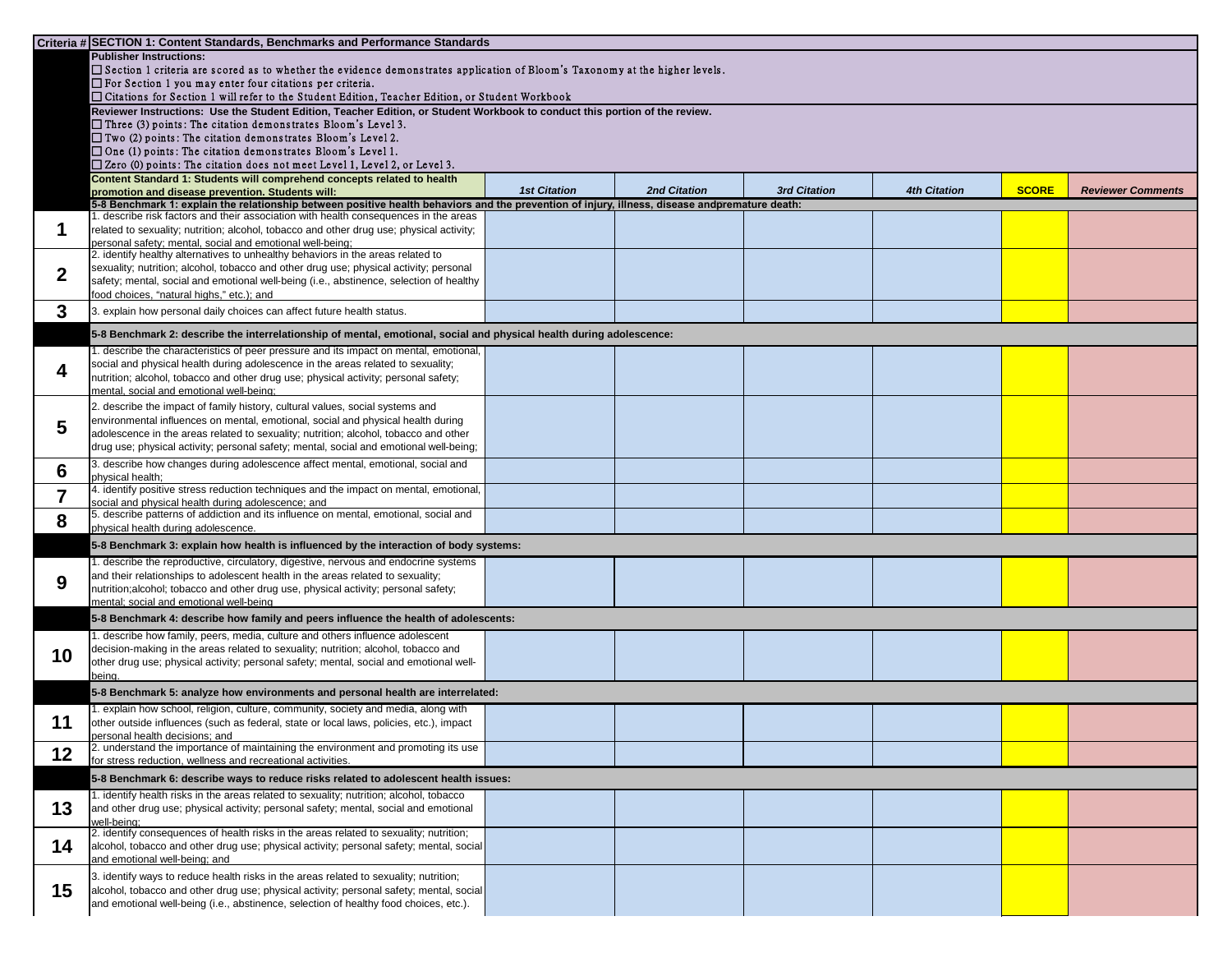|    | 5-8 Benchmark 7: explain how health care can prevent premature death and disability:                                                                                                                                                                                                                                                                                                                                    |  |  |
|----|-------------------------------------------------------------------------------------------------------------------------------------------------------------------------------------------------------------------------------------------------------------------------------------------------------------------------------------------------------------------------------------------------------------------------|--|--|
| 16 | 1. identify health care providers in the community and available services in areas<br>related to sexuality; nutrition; alcohol, tobacco and other drug use; physical activity;<br>personal safety; mental, social and emotional well-being; and                                                                                                                                                                         |  |  |
| 17 | 2. identify ways to access health care providers within the community and state;<br>identify how family history, genetics and preventive health care can affect personal<br>health.                                                                                                                                                                                                                                     |  |  |
|    | 5-8 Benchmark 8: describe how lifestyle, pathogens, family history and other risk factors are related to the prevention or cause ofdisease and other health problems:                                                                                                                                                                                                                                                   |  |  |
| 18 | 1. identify how family history, genetics and preventive health care can affect<br>personal health in the areas related to sexuality; nutrition; alcohol, tobacco and other<br>drug use; physical activity; personal safety; mental, social and emotional well-being;<br>and                                                                                                                                             |  |  |
| 19 | 2. identify how lifestyle choices can affect personal health in the areas related to<br>sexuality; nutrition; alcohol, tobacco and other drug use; physical activity; personal<br>safety; mental, social and emotional well-being.                                                                                                                                                                                      |  |  |
|    | Content Standard 2: Students will demonstrate the ability to access valid health information and healthpromoting products and services. Students will:                                                                                                                                                                                                                                                                  |  |  |
|    | 5-8 Benchmark 1: analyze the availability and validity of health information, products and services:                                                                                                                                                                                                                                                                                                                    |  |  |
| 20 | 1. identify school and community health resources related to sexuality; nutrition;<br>alcohol, tobacco and other drug use; physical activity; personal safety; mental, social<br>and emotional well-being:                                                                                                                                                                                                              |  |  |
| 21 | 2. analyze health-promoting products and services (i.e., food choices, community<br>services, physical activity, etc.); and                                                                                                                                                                                                                                                                                             |  |  |
| 22 | 3. analyze health information that may be confusing or contradictory (i.e., from<br>media, peers, siblings, etc.).                                                                                                                                                                                                                                                                                                      |  |  |
|    | 5-8 Benchmark 2: demonstrate the ability to evaluate and utilize resources from home, school and community that provide validhealth information:                                                                                                                                                                                                                                                                        |  |  |
| 23 | 1. explain how community resources can be accessed and utilized in the areas<br>related to sexuality; nutrition; alcohol, tobacco and other drug use; physical activity;<br>personal safety; mental, social and emotional well-being; and                                                                                                                                                                               |  |  |
| 24 | 2. compare and contrast valid resources in the community in the areas related to<br>sexuality; nutrition; alcohol, tobacco and other drug use; physical activity; personal<br>safety; mental, social and emotional well-being.                                                                                                                                                                                          |  |  |
|    | 5-8 Benchmark 3: analyze how the media influences the selection of health information and products:                                                                                                                                                                                                                                                                                                                     |  |  |
|    |                                                                                                                                                                                                                                                                                                                                                                                                                         |  |  |
| 25 | 1. analyze why media messages may be misleading;                                                                                                                                                                                                                                                                                                                                                                        |  |  |
| 26 | 2. explain the goals of media (i.e., sell, entertain, etc.); and                                                                                                                                                                                                                                                                                                                                                        |  |  |
| 27 | 3. give examples of media messages that may contain both healthy and unhealthy<br>messages in the areas related to sexuality; nutrition; alcohol, tobacco and other drug<br>use; physical activity; personal safety; mental, social and emotional well-being.                                                                                                                                                           |  |  |
|    | 5-8 Benchmark 4: demonstrate the ability to locate health products and services:                                                                                                                                                                                                                                                                                                                                        |  |  |
| 28 | 1. identify valid health products and resources in the areas related to sexuality;<br>nutrition; alcohol, tobacco and other drug use; physical activity; personal safety;<br>mental, social and emotional well-being; and                                                                                                                                                                                               |  |  |
| 29 | 2. identify where to obtain products and services in the areas related to sexuality;<br>nutrition; alcohol, tobacco and other drug use; physical activity; personal safety;<br>mental, social and emotional well-being.                                                                                                                                                                                                 |  |  |
|    | 5-8 Benchmark 5: compare the costs and validity of health products:                                                                                                                                                                                                                                                                                                                                                     |  |  |
| 30 | . identify the availability and costs of health products utilized in the areas related to<br>sexuality; nutrition; alcohol tobacco and other drug use; physical activity; personal<br>safety; mental, social and emotional well-being (i.e., the availability and cost of the<br>patch for smoking cessation vs. the cost of smoking; diet and exercise vs. diabetes<br>treatment: abstinence vs. having a baby: etc.): |  |  |
| 31 | 2. identify cost of health resources in the community and compare benefits of those<br>that are more affordable (i.e., walking vs. joining a club for exercise, etc.); and                                                                                                                                                                                                                                              |  |  |
| 32 | 3. analyze different health care products and their effectiveness in the areas related<br>to sexuality; nutrition; alcohol, tobacco and other drug use; physical activity; personal<br>safety; mental, social and emotional well-being.                                                                                                                                                                                 |  |  |
|    | 5-8 Benchmark 6: describe situations requiring professional health services:                                                                                                                                                                                                                                                                                                                                            |  |  |

| h problems: |  |  |  |  |
|-------------|--|--|--|--|
|             |  |  |  |  |
|             |  |  |  |  |
|             |  |  |  |  |
|             |  |  |  |  |
|             |  |  |  |  |
|             |  |  |  |  |
|             |  |  |  |  |
|             |  |  |  |  |
|             |  |  |  |  |
|             |  |  |  |  |
|             |  |  |  |  |
|             |  |  |  |  |
|             |  |  |  |  |
|             |  |  |  |  |
|             |  |  |  |  |
|             |  |  |  |  |
|             |  |  |  |  |
|             |  |  |  |  |
|             |  |  |  |  |
|             |  |  |  |  |
|             |  |  |  |  |
|             |  |  |  |  |
|             |  |  |  |  |
|             |  |  |  |  |
|             |  |  |  |  |
|             |  |  |  |  |
|             |  |  |  |  |
|             |  |  |  |  |
|             |  |  |  |  |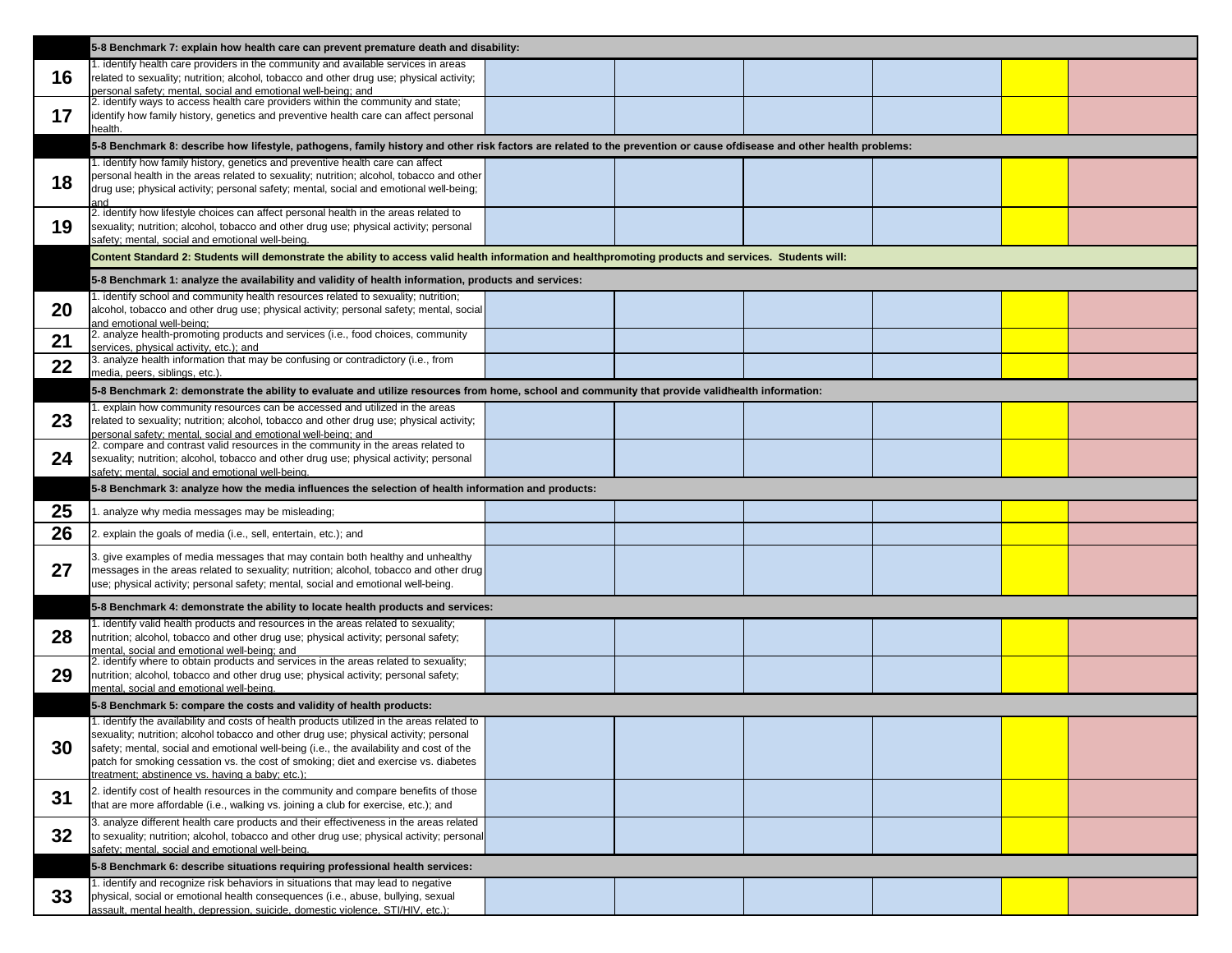| 34 | 2. identify situations related to a health crisis and formulate solutions to intervene or<br>prevent the crisis (i.e., a friend tells you he is thinking about suicide; a friend tells<br>you he is smoking, etc.); and                                                                                                                                                                                        |  |  |  |  |  |  |
|----|----------------------------------------------------------------------------------------------------------------------------------------------------------------------------------------------------------------------------------------------------------------------------------------------------------------------------------------------------------------------------------------------------------------|--|--|--|--|--|--|
| 35 | 3. recognize and identify professional health services in the community.                                                                                                                                                                                                                                                                                                                                       |  |  |  |  |  |  |
|    | Content Standard 3: Students will demonstrate the ability to practice health-enhancing behaviors and reduce health risks. Students will:                                                                                                                                                                                                                                                                       |  |  |  |  |  |  |
|    | 5-8 Benchmark 1: explain the importance of assuming responsibility for personal health behaviors:                                                                                                                                                                                                                                                                                                              |  |  |  |  |  |  |
| 36 | 1. identify the significance of personal responsibility for health behaviors in the areas<br>related to sexuality; nutrition; alcohol, tobacco and other drug use; physical activity,<br>personal safety; mental, social and emotional well-being;                                                                                                                                                             |  |  |  |  |  |  |
| 37 | 2. describe the consequences of personal health choices and their effects; and                                                                                                                                                                                                                                                                                                                                 |  |  |  |  |  |  |
| 38 | 3. describe the relationship between health behaviors and mental, social and<br>emotional well-being in the areas related to sexuality; nutrition; alcohol, tobacco and<br>other drug use; physical activity; personal safety.                                                                                                                                                                                 |  |  |  |  |  |  |
|    | 5-8 Benchmark 2: analyze a personal health assessment to determine health strengths and risks:                                                                                                                                                                                                                                                                                                                 |  |  |  |  |  |  |
| 39 | I. determine relationship between health behaviors and health outcomes in the<br>areas related to sexuality; nutrition; alcohol, tobacco and other drug use; physical<br>activity; personal safety; mental, social and emotional well-being (i.e., the<br>relationship between physical activity, nutrition and<br>chronic disease; the relationship between sexual activity and teen pregnancy, etc.);<br>and |  |  |  |  |  |  |
| 40 | 2. identify health assessment data that can help determine health goals in the areas<br>related to sexuality; nutrition; alcohol, tobacco and other drug use; physical activity;<br>personal safety; mental, social and emotional well-being (i.e., physical fitness data,<br>nutrition log, youth-reported data for risk and resiliency factors, etc.).                                                       |  |  |  |  |  |  |
|    | 5-8 Benchmark 3: distinguish between safe and risky or harmful behavior in relationships:                                                                                                                                                                                                                                                                                                                      |  |  |  |  |  |  |
| 41 | 1. identify risky or harmful behaviors in relationships and ways to avoid them (i.e.,<br>abstinence to avoid teen pregnancy, mediation skills to avoid conflict, practice<br>refusal skills to avoid smoking or drugs, etc.); and                                                                                                                                                                              |  |  |  |  |  |  |
| 42 | 2. identify negative or harmful behaviors in relationships and identify strategies to<br>resolve the situation.                                                                                                                                                                                                                                                                                                |  |  |  |  |  |  |
|    | 5-8 Benchmark 4: demonstrate strategies to improve or maintain personal and family health:                                                                                                                                                                                                                                                                                                                     |  |  |  |  |  |  |
| 43 | 1. describe how families, peers and culture influence personal health in the areas<br>related to sexuality; nutrition; alcohol, tobacco and other drug use; physical activity;<br>personal safety; mental, social and emotional well-being; and                                                                                                                                                                |  |  |  |  |  |  |
| 44 | 2. identify personal, family and cultural healthy choices in the areas related to<br>sexuality; nutrition; alcohol, tobacco and other drug use; physical activity; personal<br>safety; mental, social and emotional well-being.                                                                                                                                                                                |  |  |  |  |  |  |
|    | 5-8 Benchmark 5: develop injury prevention and management strategies for personal and family health:                                                                                                                                                                                                                                                                                                           |  |  |  |  |  |  |
| 45 | 1. identify factors that contribute to intentional and unintentional injuries (i.e., use of<br>alcohol/other drugs, steroid use, food safety, etc.);                                                                                                                                                                                                                                                           |  |  |  |  |  |  |
| 46 | 2. identify strategies to prevent intentional and unintentional injuries; and                                                                                                                                                                                                                                                                                                                                  |  |  |  |  |  |  |
| 47 | 3. describe skills related to personal safety in the areas of physical, emotional or<br>sexual abuse.                                                                                                                                                                                                                                                                                                          |  |  |  |  |  |  |
|    | 5-8 Benchmark 6: demonstrate ways to avoid and reduce threatening situations:                                                                                                                                                                                                                                                                                                                                  |  |  |  |  |  |  |
| 48 | 1. identify threatening situations and reduction strategies in the areas related to<br>sexuality; nutrition; alcohol, tobacco and other drug use; physical activity; personal<br>safety; mental, social and emotional well-being; and                                                                                                                                                                          |  |  |  |  |  |  |
| 49 | 2. demonstrate refusal skills in the context of dangerous situations (i.e., tobacco,<br>alcohol, other drugs, inappropriate touch, etc.).                                                                                                                                                                                                                                                                      |  |  |  |  |  |  |
|    | 5-8 Benchmark 7: demonstrate strategies to manage stress:                                                                                                                                                                                                                                                                                                                                                      |  |  |  |  |  |  |
| 50 | . identify stressors and strategies to reduce their harmful effects;                                                                                                                                                                                                                                                                                                                                           |  |  |  |  |  |  |
| 51 | 2. identify the immediate and long term effects of stress on the body; and                                                                                                                                                                                                                                                                                                                                     |  |  |  |  |  |  |
| 52 | 3. identify ways to manage stress.                                                                                                                                                                                                                                                                                                                                                                             |  |  |  |  |  |  |
|    | Content Standard 4: Students will analyze the influence of culture, media, technology and other factors on health. Students will:                                                                                                                                                                                                                                                                              |  |  |  |  |  |  |
|    | 5-8 Benchmark 1: describe the influence of cultural beliefs on health behaviors and the use of health services:                                                                                                                                                                                                                                                                                                |  |  |  |  |  |  |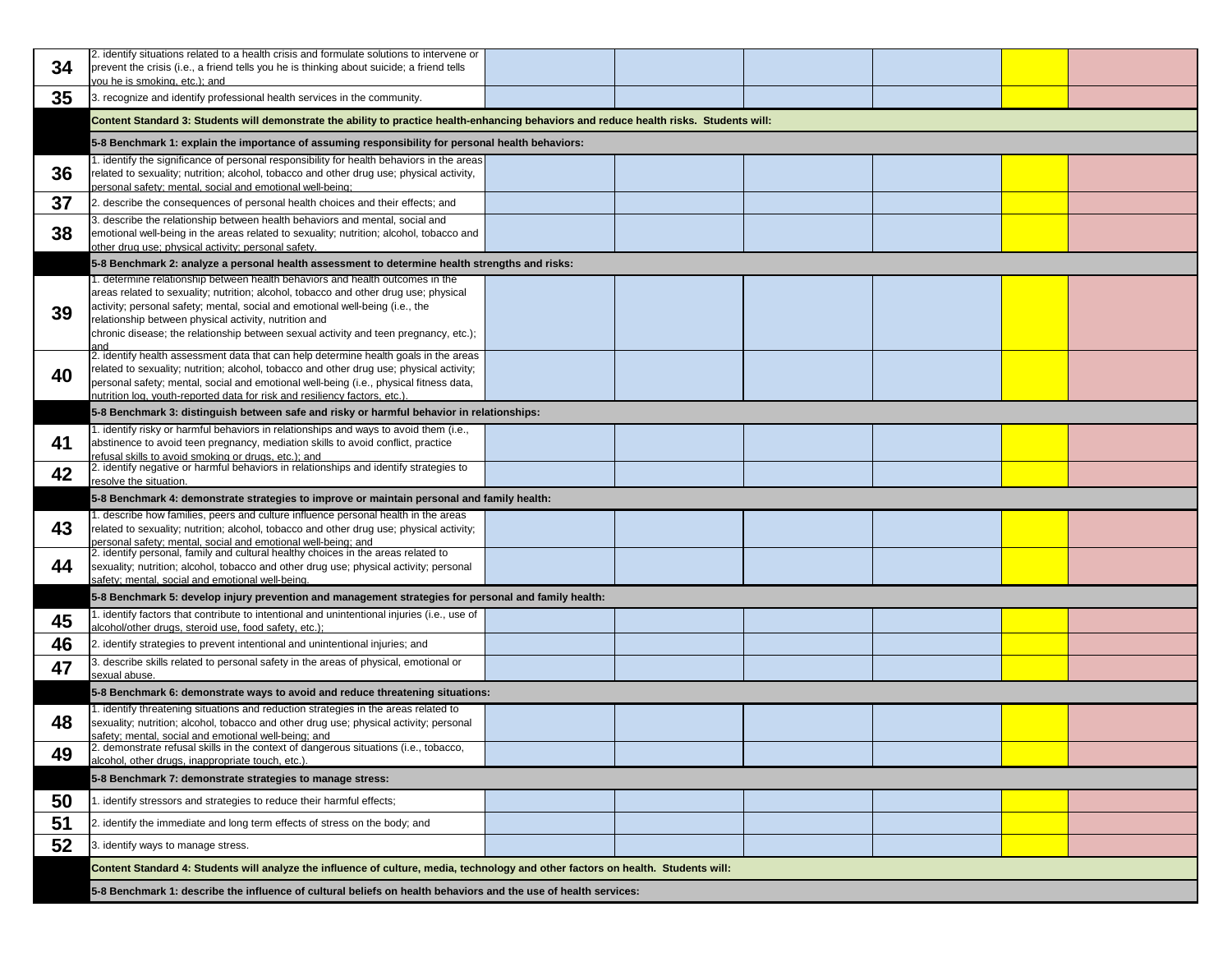| 53 | 1. identify and discuss qualities of cultures (both positive and negative) in the school<br>and community and how they contribute to health, safety and personal choices in the<br>areas related to sexuality; nutrition; alcohol, tobacco and other drug use; physical                                                                                                                    |  |  |
|----|--------------------------------------------------------------------------------------------------------------------------------------------------------------------------------------------------------------------------------------------------------------------------------------------------------------------------------------------------------------------------------------------|--|--|
| 54 | activity; personal safety; mental, social and emotional well-being;<br>2. describe how the media and culture portray gender roles (i.e., aggressive<br>behavior for boys vs. submissive behavior for girls, media portrayal of sexual                                                                                                                                                      |  |  |
| 55 | behavior for each gender, etc.);<br>3. identify community and cultural factors that influence health (i.e., religion, values,                                                                                                                                                                                                                                                              |  |  |
| 56 | habits, money, gender, ethnicity, etc.); and<br>4. compare cultural values and beliefs with personal values and beliefs and identify                                                                                                                                                                                                                                                       |  |  |
|    | how they relate to health behaviors and choices.                                                                                                                                                                                                                                                                                                                                           |  |  |
|    | 5-8 Benchmark 2: analyze how messages from media and other sources influence health behaviors:<br>1. list examples of health-related advertisements (i.e., messages around sexual                                                                                                                                                                                                          |  |  |
| 57 | behavior, STI/HIV, exercise, nutrition, violence, alcohol, etc.);                                                                                                                                                                                                                                                                                                                          |  |  |
| 58 | 2. identify positive and negative health messages from media and other sources in<br>the areas related to sexuality; nutrition; alcohol, tobacco and other drug use;<br>physical activity; personal safety; mental, social and emotional well-being (i.e.,<br>abstinence vs. teenage sex, smoking vs. nonsmoking, using a seat belt or not,<br>healthy vs. unhealthy eating habits, etc.): |  |  |
| 59 | 3. identify sources that can help to determine whether media messages are true or<br>false; and                                                                                                                                                                                                                                                                                            |  |  |
| 60 | 4. apply refusal skills in choices related to media messages.                                                                                                                                                                                                                                                                                                                              |  |  |
|    | 5-8 Benchmark 3: analyze the influence of technology on personal and family health:                                                                                                                                                                                                                                                                                                        |  |  |
|    | 1. recognize the purposes for technology and its impact on personal and family                                                                                                                                                                                                                                                                                                             |  |  |
| 61 | health in the areas related to sexuality; nutrition; alcohol, tobacco and other drug<br>use; physical activity; personal safety; mental, social and emotional well-being (i.e.,                                                                                                                                                                                                            |  |  |
|    | internet, medical, conveniences, communication, etc.); and                                                                                                                                                                                                                                                                                                                                 |  |  |
| 62 | 2. describe advances in technology and how they positively and negatively impact<br>personal and family health (i.e., use of computers and television vs. physical activity                                                                                                                                                                                                                |  |  |
|    | time, effects on communication skills, access to medical care, etc.)                                                                                                                                                                                                                                                                                                                       |  |  |
|    | 5-8 benchmark 4: analyze how information from peers influences health:                                                                                                                                                                                                                                                                                                                     |  |  |
| 63 | 1. recognize that there are multiple messages (positive and negative) about health<br>from peers; and                                                                                                                                                                                                                                                                                      |  |  |
|    |                                                                                                                                                                                                                                                                                                                                                                                            |  |  |
|    | 2. describe health messages peers give in the areas related to sexuality; nutrition;                                                                                                                                                                                                                                                                                                       |  |  |
| 64 | alcohol, tobacco and other drug use; physical activity; personal safety; mental, social<br>and emotional well-being (i.e., abstinence messages, drug, alcohol, tobacco use                                                                                                                                                                                                                 |  |  |
|    | messages, suicide ideation, etc.).<br>Content Standard 5: Students will demonstrate the ability to use interpersonal communication skills to enhance health. Students will:                                                                                                                                                                                                                |  |  |
|    | 5-8 Benchmark 1: demonstrate effective verbal and non-verbal communication skills to maintain health-enhancing relationships:                                                                                                                                                                                                                                                              |  |  |
|    | 1. recognize and describe different feelings and verbal and non-verbal forms of                                                                                                                                                                                                                                                                                                            |  |  |
| 65 | communication associated with them; and                                                                                                                                                                                                                                                                                                                                                    |  |  |
| 66 | 2. role play effective verbal and non-verbal communication skills in the areas related<br>to sexuality; nutrition; alcohol, tobacco and other drug use; physical activity; personal                                                                                                                                                                                                        |  |  |
|    | safety; mental, social and emotional well-being.                                                                                                                                                                                                                                                                                                                                           |  |  |
|    | 5-8 Benchmark 2: describe how the behavior of family and peers affects interpersonal communication:                                                                                                                                                                                                                                                                                        |  |  |
| 67 | 1. recognize cultural diversity and its influence on verbal and non-verbal<br>communication;                                                                                                                                                                                                                                                                                               |  |  |
| 68 | 2. identify factors in the community (i.e., faith, values, habits, budgets, etc.) that<br>influence behaviors of families and peers that affect interpersonal communication;<br>and                                                                                                                                                                                                        |  |  |
| 69 | 3. describe how values are formed.                                                                                                                                                                                                                                                                                                                                                         |  |  |
|    | 5-8 Benchmark 3: demonstrate positive ways to express needs, wants and feelings:                                                                                                                                                                                                                                                                                                           |  |  |
| 70 | 1. recognize feelings associated with different situations (i.e., conflict -                                                                                                                                                                                                                                                                                                               |  |  |
| 71 | frustration/satisfaction; birthday - happy/excited, etc.);<br>2. describe and demonstrate how to express feelings in a positive way; and                                                                                                                                                                                                                                                   |  |  |
| 72 | 3. describe and demonstrate how to respond appropriately to other people's needs,<br>wants and feelings.                                                                                                                                                                                                                                                                                   |  |  |
|    | 5-8 Benchmark 4: demonstrate ways to communicate care, consideration and respect of self and others:                                                                                                                                                                                                                                                                                       |  |  |
|    | 1. identify and demonstrate, in both verbal and non-verbal ways, how to show care,                                                                                                                                                                                                                                                                                                         |  |  |
| 73 | consideration and respect for self and others in the areas related to sexuality;<br>nutrition; alcohol, tobacco and other drug use; physical activity; personal safety;                                                                                                                                                                                                                    |  |  |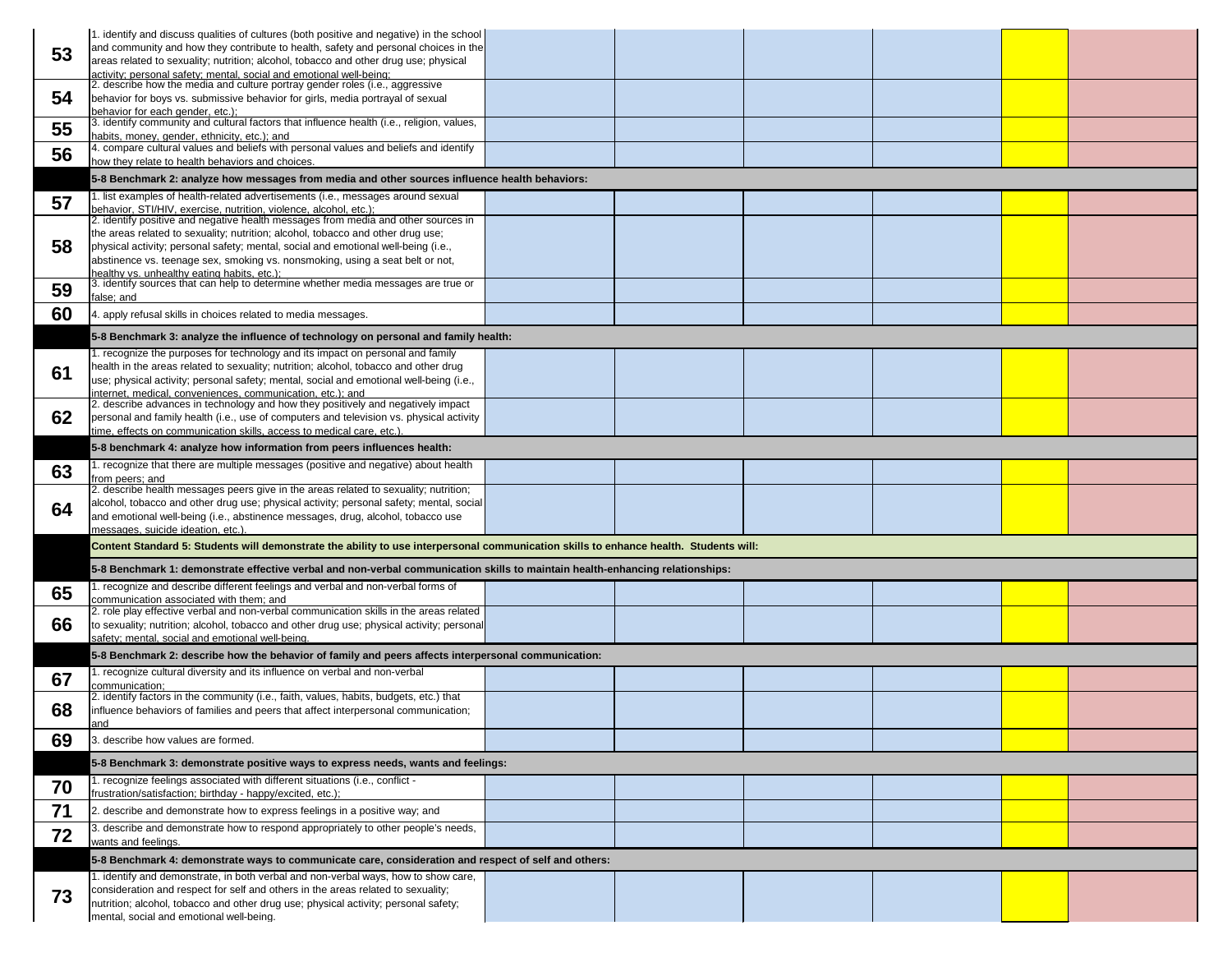|    | 5-8 Benchmark 5: demonstrate communication skills to build and maintain relationships:                                                                                                                                                                                                                                                                                                                                                              |  |  |
|----|-----------------------------------------------------------------------------------------------------------------------------------------------------------------------------------------------------------------------------------------------------------------------------------------------------------------------------------------------------------------------------------------------------------------------------------------------------|--|--|
| 74 | 1. describe and demonstrate communication skills as a tool to enhance<br>relationships;                                                                                                                                                                                                                                                                                                                                                             |  |  |
| 75 | 2. describe how someone may ask to participate in a healthy behavior in the areas<br>related to sexuality; nutrition; alcohol, tobacco and other drug use; physical activity;<br>personal safety; mental, social and emotional well-being; and                                                                                                                                                                                                      |  |  |
| 76 | 3. demonstrate ways to refuse to participate in an unhealthy behavior in the areas<br>related to sexuality; nutrition; alcohol, tobacco and other drug use; physical activity;<br>personal safety; mental, social and emotional well-being, while maintaining positive<br>relationships.                                                                                                                                                            |  |  |
|    | 5-8 Benchmark 6: demonstrate refusal and negotiation skills to enhance health:                                                                                                                                                                                                                                                                                                                                                                      |  |  |
| 77 | 1. demonstrate refusal and negotiation skills in the areas related to sexuality;<br>nutrition; alcohol, tobacco and other drug use; physical activity; personal safety;<br>mental, social and emotional well-being;                                                                                                                                                                                                                                 |  |  |
| 78 | 2. discuss aggressive, passive and assertive ways to respond to conflict; and                                                                                                                                                                                                                                                                                                                                                                       |  |  |
| 79 | 3. demonstrate means to use a variety of conflict resolution skills in the areas related<br>to sexuality; nutrition; alcohol, tobacco and other drug use; physical activity; personal<br>safety; mental, social and emotional well-being.                                                                                                                                                                                                           |  |  |
|    | 5-8 Benchmark 7: analyze the possible causes of conflict among youth in schools and communities:                                                                                                                                                                                                                                                                                                                                                    |  |  |
| 80 | 1. discuss possible causes of conflict among youth in schools and communities in<br>the areas related to sexuality; nutrition; alcohol, tobacco and other drug use;<br>physical activity; personal safety; mental, social and emotional well-being.                                                                                                                                                                                                 |  |  |
|    | 5-8 benchmark 8: demonstrate strategies to manage conflict in positive ways:                                                                                                                                                                                                                                                                                                                                                                        |  |  |
| 81 | 1. demonstrate conflict resolution skills in the areas related to sexuality; nutrition;<br>alcohol, tobacco and other drug use; physical activity; personal safety; mental, social<br>and emotional well-being.                                                                                                                                                                                                                                     |  |  |
|    | Content Standard 6: Students will demonstrate the ability to use goal-setting and decision-making skills to enhance health. Students will:                                                                                                                                                                                                                                                                                                          |  |  |
|    | 5-8 Benchmark 1: demonstrate the ability to apply a decision-making process to health issues and problems individually andcollaboratively:                                                                                                                                                                                                                                                                                                          |  |  |
| 82 | 1. demonstrate actions both individually and collaboratively to make healthy<br>decisions in the areas related to sexuality; nutrition; alcohol, tobacco and other drug<br>use; physical activity; personal safety; mental, social and emotional well-being.                                                                                                                                                                                        |  |  |
|    | 5-8 Benchmark 2: analyze how health-related decisions are influenced by individuals, family, peers and community values:                                                                                                                                                                                                                                                                                                                            |  |  |
| 83 | 1. describe the relationship between personal, family, peer and community values in<br>the areas related to sexuality; nutrition; alcohol, tobacco and other drug use;<br>physical activity; personal safety; mental, social and emotional well-being; and                                                                                                                                                                                          |  |  |
| 84 | 2. describe the influences of culture, family, peers and communities on decisions in<br>the areas related to sexuality; nutrition; alcohol, tobacco and other drug use;<br>physical activity; personal safety; mental, social and emotional well-being.                                                                                                                                                                                             |  |  |
|    | 5-8 Benchmark 3: predict how decisions regarding health behaviors have consequences for self and others:                                                                                                                                                                                                                                                                                                                                            |  |  |
| 85 | 1. draw conclusions as to why specific decisions result in various consequences in<br>the areas related to sexuality; nutrition; alcohol, tobacco and other drug use;<br>physical activity; personal safety; mental, social and emotional well-being (i.e., the<br>decision to remain abstinent from sexual activity will lead to not having an unwanted<br>pregnancy or sexually transmitted infection, the decision not to smoke a cigarette will |  |  |
| 86 | help prevent lung cancer, etc.): and<br>2. summarize how personal decisions in the areas related to sexuality; nutrition;<br>alcohol, tobacco and other drug use; physical activity; personal safety; mental, social<br>and emotional well-being contribute to the well-being of self, family, peers and<br>communities (i.e., the decision to do physical activity as a family will lead to better<br>physical and social health. etc.).           |  |  |
|    | 5-8 Benchmark 4: apply strategies and skills needed to attain personal health goals:                                                                                                                                                                                                                                                                                                                                                                |  |  |
|    | 1. explain the relationship between health behaviors and personal outcomes in the                                                                                                                                                                                                                                                                                                                                                                   |  |  |
| 87 | areas related to sexuality; nutrition; alcohol, tobacco and other drug use; physical<br>activity: personal safety: mental, social and emotional well-being: and                                                                                                                                                                                                                                                                                     |  |  |
| 88 | 2. set and apply strategies to attain a realistic personal health goal in the areas<br>related to sexuality; nutrition; alcohol, tobacco and other drug use; physical activity;<br>personal safety; mental, social and emotional well-being.                                                                                                                                                                                                        |  |  |
|    | 5-8 Benchmark 5: describe how personal health goals are influenced by changing information, abilities, priorities andresponsibilities:                                                                                                                                                                                                                                                                                                              |  |  |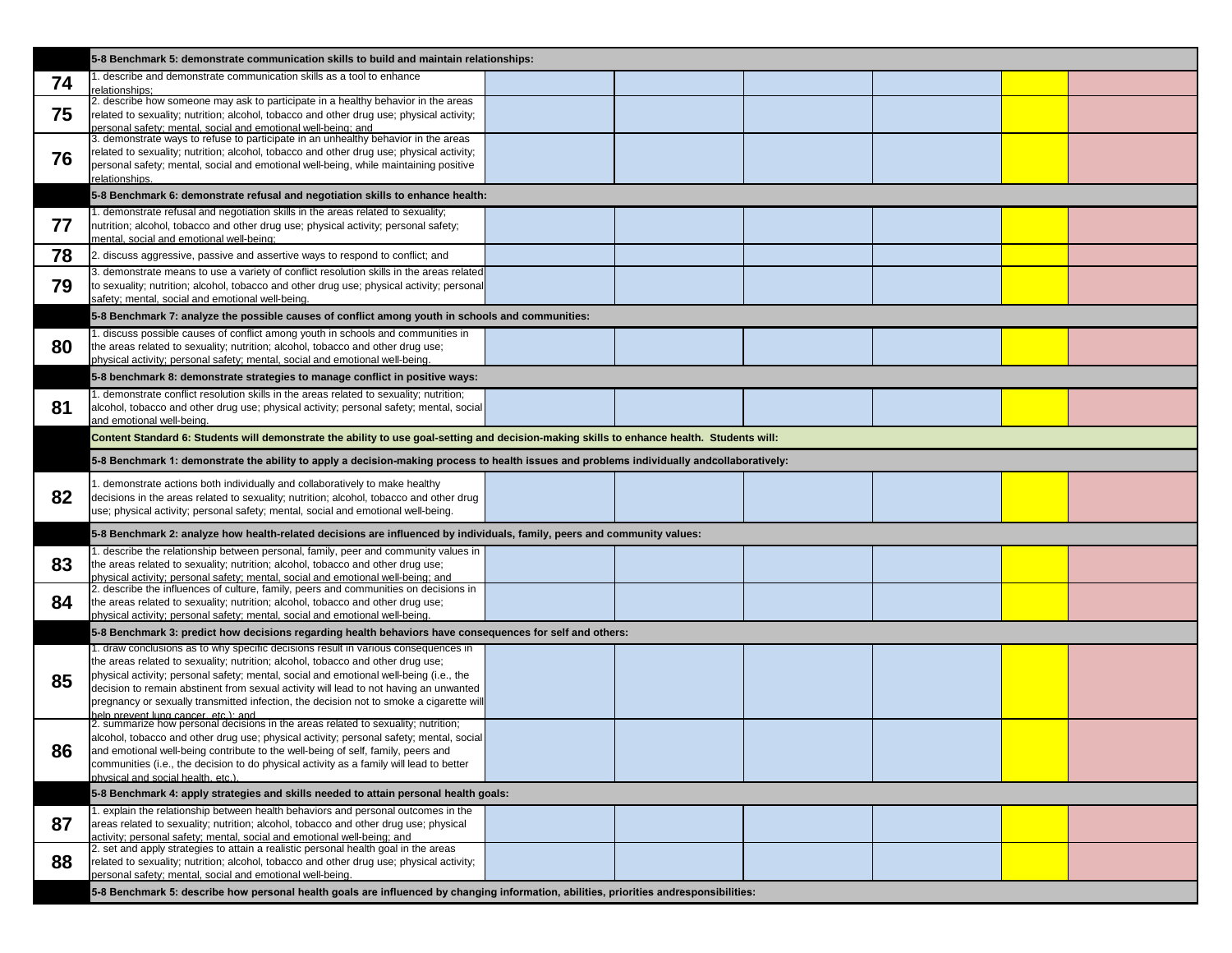| 89 | 1. evaluate how health goals in the areas related to sexuality; nutrition; alcohol,<br>tobacco and other drug use; physical activity; personal safety; mental, social and<br>emotional well-being change as individuals grow older (i.e., as a child, teenager,<br>adult, etc.); and                           |  |  |
|----|----------------------------------------------------------------------------------------------------------------------------------------------------------------------------------------------------------------------------------------------------------------------------------------------------------------|--|--|
| 90 | 2. evaluate how health goals in the areas related to sexuality; nutrition; alcohol,<br>tobacco and other drug use; physical activity; personal safety; mental, social and<br>emotional well-being may change as information, abilities, priorities and<br>responsibilities change.                             |  |  |
|    | 5-8 Benchmark 6: develop a plan that addresses personal strengths, needs and health risks:                                                                                                                                                                                                                     |  |  |
| 91 | 1. identify personal strengths, needs and health risks; and                                                                                                                                                                                                                                                    |  |  |
| 92 | 2. develop a personal wellness plan that addresses a personal health need and goal.                                                                                                                                                                                                                            |  |  |
|    | Content Standard 7: Students will demonstrate the ability to advocate for personal, family, peer and community health. Students will:                                                                                                                                                                          |  |  |
|    | 5-8 Benchmark 1: analyze various communication methods to accurately express health information and ideas:                                                                                                                                                                                                     |  |  |
| 93 | 1. examine different ways to communicate health issues in the areas related to<br>sexuality; nutrition; alcohol, tobacco and other drug use; physical activity; personal<br>safety; mental, social and emotional well-being.                                                                                   |  |  |
|    | 5-8 Benchmark 2: express information and opinions about health issues:                                                                                                                                                                                                                                         |  |  |
| 94 | 1. recognize information and opinions about health issues in the areas related to<br>sexuality; nutrition; alcohol, tobacco and other drug use; physical activity; personal<br>safety; mental, social and emotional well-being.                                                                                |  |  |
|    | 5-8 Benchmark 3: identify barriers to effective communication of information, ideas, feelings and opinions about health issues:                                                                                                                                                                                |  |  |
| 95 | 1. describe barriers to effective communication about health issues in the areas<br>related to sexuality; nutrition; alcohol, tobacco and other drug use; physical activity;<br>personal safety; mental, social and emotional well-being and demonstrate ways to<br>overcome those barriers.                   |  |  |
|    | 5-8 Benchmark 4: demonstrate the ability to influence and support others in making health-enhancing choices:                                                                                                                                                                                                   |  |  |
| 96 | 1. role play how to help others make healthy choices in the areas related to<br>sexuality; nutrition; alcohol, tobacco and other drug use; physical activity; personal<br>safety; mental, social and emotional well-being.                                                                                     |  |  |
|    | 5-8 Benchmark 5: demonstrate the ability to work cooperatively when advocating for healthy individuals, families and schools:                                                                                                                                                                                  |  |  |
| 97 | 1. grades 5-6 performance standard: role play how to work cooperatively when<br>advocating for healthy individuals, families and schools in the areas related to<br>sexuality; nutrition; alcohol, tobacco and other drug use; physical activity; personal<br>safety; mental, social and emotional well-being. |  |  |
|    |                                                                                                                                                                                                                                                                                                                |  |  |

| $\begin{array}{c}\n0 \\ 0.00\% \n\end{array}$ |  |  |  |
|-----------------------------------------------|--|--|--|
|                                               |  |  |  |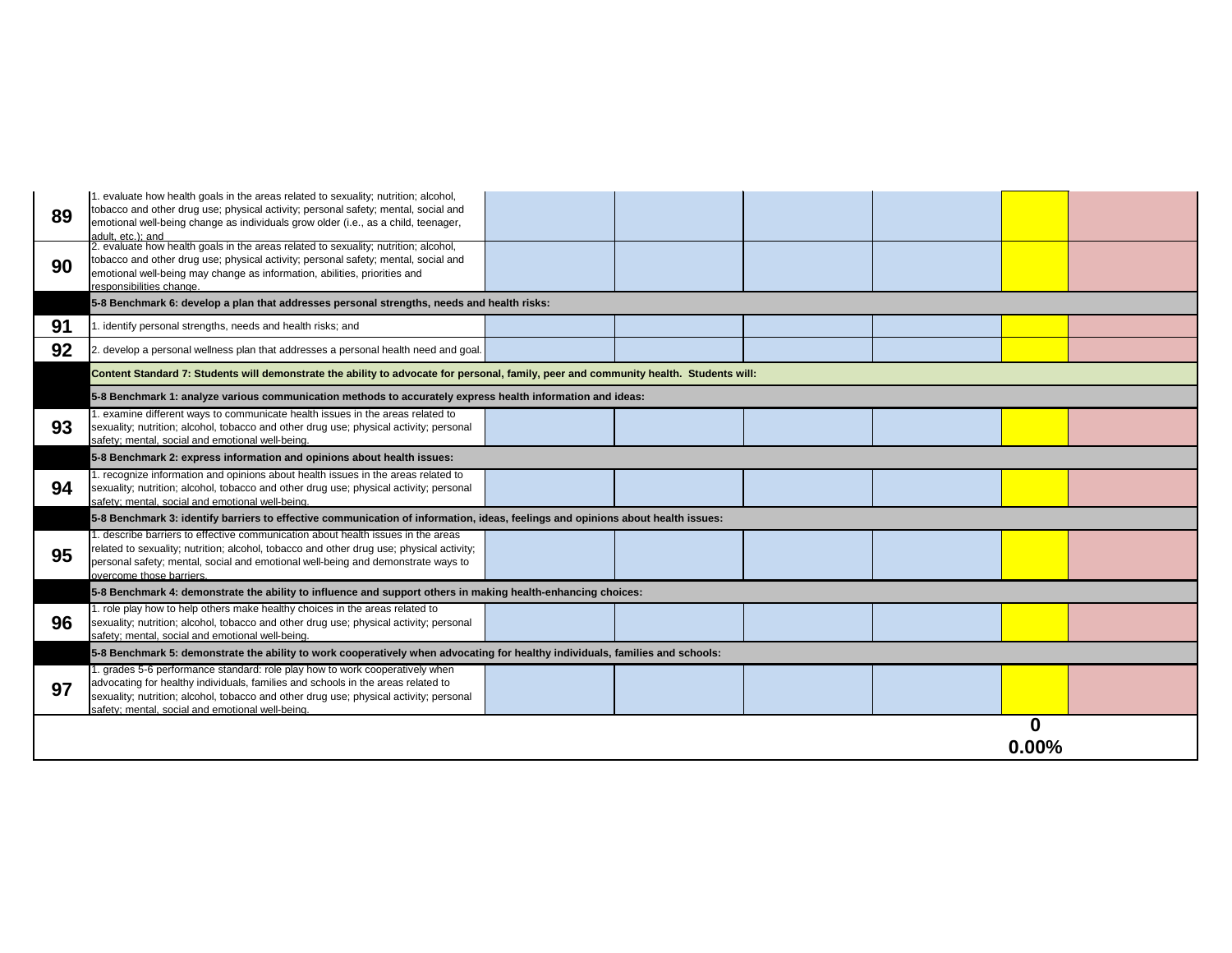|     | Criteria # SECTION 2: Other Relevant Criteria                                                                                                                                                                                                                                                                                                                                                                             |                     |                     |                     |              |                          |  |  |  |
|-----|---------------------------------------------------------------------------------------------------------------------------------------------------------------------------------------------------------------------------------------------------------------------------------------------------------------------------------------------------------------------------------------------------------------------------|---------------------|---------------------|---------------------|--------------|--------------------------|--|--|--|
|     | <b>Publisher Instructions:</b><br>$\square$ Section 2 criteria are scored as to whether the evidence occurs in the instructional material; they are NOT scored using Bloom's.<br>$\Box$ Citations for Section 2 Other Relevant Criteria" will usually refer to the Teacher Edition, but may refer to the Student Edition.<br>$\Box$ List one citation per occurrence cell.                                                |                     |                     |                     |              |                          |  |  |  |
|     | $\Box$ All three citation occurrences must be found satisfactory by the Reviewer to meet the requirements of the standard.<br>Reviewer Instructions: Use the Teacher's Edition and the Student Edition to conduct this portion of the review.<br>$\square$ Zero (0): All 3 citations did not meet the requirements of the standard.<br>$\Box$ One and a Half (1.5): All 3 citations met the requirements of the standard. |                     |                     |                     |              |                          |  |  |  |
|     | SECTION 2.A: Other Relevant Criteria - Publisher's Criteria                                                                                                                                                                                                                                                                                                                                                               |                     |                     |                     |              |                          |  |  |  |
|     | Materials aligned with standards provide sequential, cumulative instruction<br>and practice opportunities for a full range of foundational skills. (Specify or<br>cite how the following instructional recommendations occur within this<br>curriculum.)                                                                                                                                                                  | <b>Occurrence 1</b> | <b>Occurrence 2</b> | <b>Occurrence 3</b> | <b>SCORE</b> | <b>Reviewer Comments</b> |  |  |  |
| 98  | Academic Vocabulary: Provide focused resources to support students' acquisition<br>of both general academic vocabulary and domain-specific vocabulary.                                                                                                                                                                                                                                                                    |                     |                     |                     |              |                          |  |  |  |
| 99  | <b>Content:</b> Provide clearly stated learning goals and objectives for lessons and tasks.                                                                                                                                                                                                                                                                                                                               |                     |                     |                     |              |                          |  |  |  |
| 100 | Content: Provide a scope and sequence that enables students to demonstrate their<br>independent capacity to read and write at the appropriate level of complexity and<br>sophistication defined by the standards.                                                                                                                                                                                                         |                     |                     |                     |              |                          |  |  |  |
| 101 | Equity: Offer strategies for teachers to meet the needs of a range of learners,<br>including advanced students and those requiring remediation.                                                                                                                                                                                                                                                                           |                     |                     |                     |              |                          |  |  |  |
| 102 | <b>Equity:</b> Provide a balanced representation of people and points of view and is free<br>of bias regarding issues such as race, gender, religion, environment, business,<br>industry, political orientation, careers, and career choices.                                                                                                                                                                             |                     |                     |                     |              |                          |  |  |  |
| 103 | Equity: Provide opportunities for teacher and students to integrate with other content<br>areas.                                                                                                                                                                                                                                                                                                                          |                     |                     |                     |              |                          |  |  |  |
| 104 | Assessment: Offer assessment tools that measure student progress.                                                                                                                                                                                                                                                                                                                                                         |                     |                     |                     |              |                          |  |  |  |
| 105 | <b>Assessment:</b> Offer varied formative and summative assessment tools, clearly<br>defining which standards are being assessed.                                                                                                                                                                                                                                                                                         |                     |                     |                     |              |                          |  |  |  |
| 106 | Technology and Digital Resources: Materials include teacher supports, strategies<br>and resources in the Teacher Edition that are user-friendly and supportive of student<br>learning.                                                                                                                                                                                                                                    |                     |                     |                     |              |                          |  |  |  |
|     | SECTION 2.B: Other Relevant Criteria - Student/Teacher Edition                                                                                                                                                                                                                                                                                                                                                            |                     |                     |                     |              |                          |  |  |  |
|     |                                                                                                                                                                                                                                                                                                                                                                                                                           | <b>Occurrence 1</b> | <b>Occurrence 2</b> | <b>Occurrence 3</b> | <b>SCORE</b> | <b>Reviewer Comments</b> |  |  |  |
| 107 | The material provides pictorials, graphics and illustrations that represent diversity of<br>cultures, race, color, creed, national origin, age, gender, language or disability.                                                                                                                                                                                                                                           |                     |                     |                     |              |                          |  |  |  |
| 108 | The material provides a variety of cultural perspectives used within the lesson<br>content to account for various cultural/background experiences.                                                                                                                                                                                                                                                                        |                     |                     |                     |              |                          |  |  |  |
| 109 | The material provides an introduction to the lesson including the comprehension<br>questions (i.e., focus questions or guiding questions) the student will be expected to<br>answer at the conclusion of the classroom instruction.                                                                                                                                                                                       |                     |                     |                     |              |                          |  |  |  |
| 110 | The material provides activities for students to make interdisciplinary connections to<br>science, language arts, math, music, art and sports plus connections with their<br>personal experiences.                                                                                                                                                                                                                        |                     |                     |                     |              |                          |  |  |  |
| 111 | The material provides references to support student learning such as a glossary and<br>word lists.                                                                                                                                                                                                                                                                                                                        |                     |                     |                     |              |                          |  |  |  |
| 112 | Within each lesson of the Teacher's Edition, there are clear measurable learning<br>objectives and opportunities for differentiated instruction.                                                                                                                                                                                                                                                                          |                     |                     |                     |              |                          |  |  |  |
| 113 | The Teacher's Edition provides tiered activities for differentiated instruction to meet<br>the needs of all students including below proficiency and advanced learners.                                                                                                                                                                                                                                                   |                     |                     |                     |              |                          |  |  |  |
| 114 | The Teacher's Edition provides instructional strategies, resources, and language<br>development support for English language learners (sheltered instruction.)                                                                                                                                                                                                                                                            |                     |                     |                     |              |                          |  |  |  |

|  | <b>SCORE</b> | <b>Reviewer Comments</b> |  |  |
|--|--------------|--------------------------|--|--|
|  |              |                          |  |  |
|  |              |                          |  |  |
|  |              |                          |  |  |
|  |              |                          |  |  |
|  |              |                          |  |  |
|  |              |                          |  |  |
|  |              |                          |  |  |
|  |              |                          |  |  |
|  |              |                          |  |  |
|  |              |                          |  |  |
|  |              |                          |  |  |
|  |              |                          |  |  |
|  |              |                          |  |  |

| <b>SCORE</b> | <b>Reviewer Comments</b> |
|--------------|--------------------------|
|              |                          |
|              |                          |
|              |                          |
|              |                          |
|              |                          |
|              |                          |
|              |                          |
|              |                          |